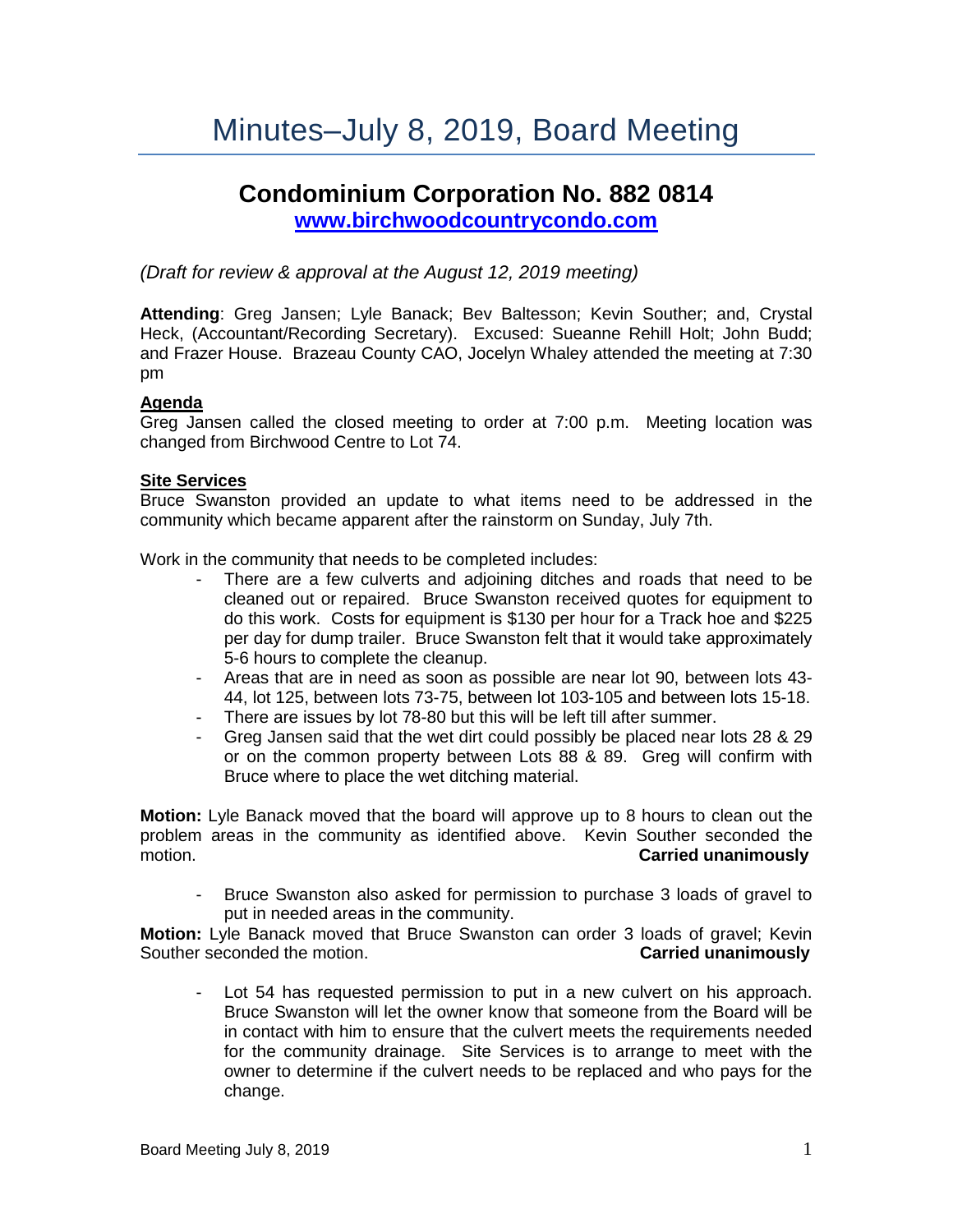#### **Water Report**

-

Rod Yakubow handed in the June reports.

Rod Yakubow reported there is nothing unusual about the water usage for June. Water levels are high due to all the rain. Total water usage for the wells was 165,136 gallons of water using 13.25 gallons of chlorine for the month of June.

Rod Yakubow has been spending time pumping out the lower level at the Aspen Grove well house due to flooding from the last rain. Rod Yakubow asked the board for permission to buy a sump with a float so that it will automatically pump out the water instead of having to do this manually.

**Motion:** Lyle Banack moved that a sump with a float be purchased for use in the Aspen Grove well house and Rod submit the invoice for reimbursement. Seconded by Kevin Southern. **Carried unanimously**

#### **Brazeau County representative**

Lyle Banack met with CAO Jocelyn Whaley on June 21 and provided the Board with an email following that meeting. Jocelyn Whaley discussed that meeting and provided some updates to the Board since that meeting, a summary is as follows,

- She explained that Council has no interest in taking over the common property of the Condo Plan should we dissolve but are in favor of assisting in any way that they are able.
- She is also looking at talking with Alberta Environment to see if there is a need for all the requirements listed to be completed in the community.
- She did confirm that we could finance, through the County and Alberta Capital Finance, the entire costs of the upgrade. The interest rate would be the same as what the Alberta Government charges the County which is lower than bank rates and somewhere near prime rates.
- At the time of the June  $21^{st}$  meeting, the County was looking into 3 possible grants. One grant is through the Federal government, would be up to 50% of the costs and there would not be any changes required to the Corporation.
- The other two possible grants are through the Provincial government, one grant is for 65% of the costs and one grant is for 75% of the costs. In order to be eligible for either of the provincial grants, Birchwood would have to become a hamlet. Becoming a hamlet does not mean that we have to dissolve the Corporation. A motion from council would have to be approved in order to make this change. An update from Jocelyn at our July  $8<sup>th</sup>$  meeting indicated that these two provincial grants may not be available due to a government freeze on this type of funding, at this time.
- Discussion was held on what the County was going to provide for the July 13, 2019 meeting. Jocelyn Whaley will provide a pamphlet to share with the owners outlining their position and possible assistance to us. Jocelyn Whaley will provide the pamphlet to the board by 5 p.m. on Wednesday, July 10th so that the Board can review before sending it to print.

Greg Jansen thanked Jocelyn Whaley for taking the time to come to our meeting and providing the Board with the update.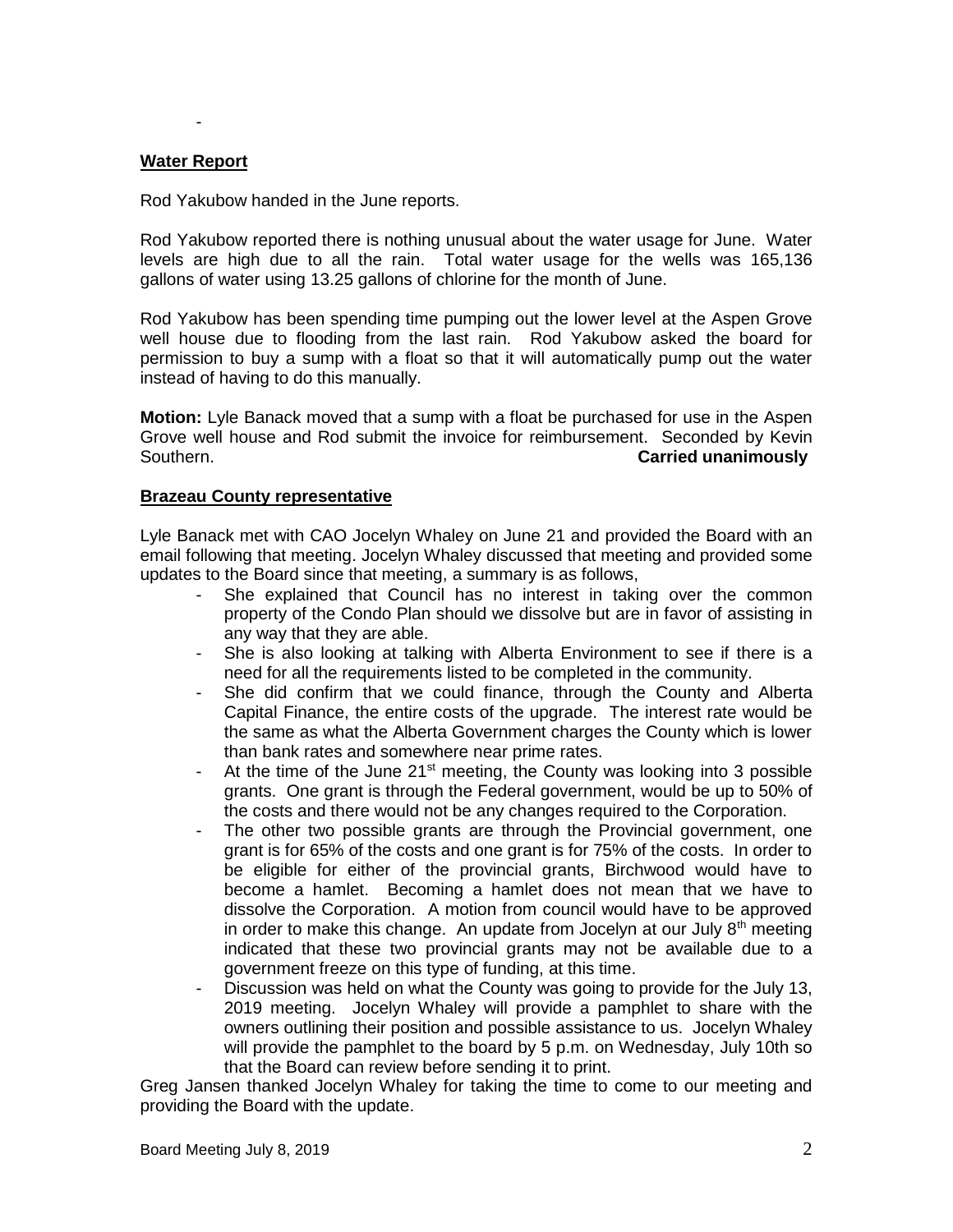# **Approval of the June 10, 2019 Minutes**

Minutes of the June 10, 2019 meeting minutes were previously circulated.

**Motion:** Bev Baltesson moved that the minutes be accepted as presented; Kevin Southern seconded the motion. **Carried Unanimously**

#### **Financial Report**

Crystal Heck handed out copies of the draft May and June 2019 financial report for the Boards review. There is currently one lot in arrears that we have placed a caveat against. Crystal Heck with confirm that a demand letter has been sent to the owner prior to proceeding with foreclosure on this property. Bev Baltesson is currently accepting 2019/2020 condo fees from owners and we have approximately 70 lots paid to date. Bev Baltesson will get in touch with Xplornet regarding their overdue invoice for lawyer fees.

#### **Site Services**

Kevin Souther was able to report that Frazer House is currently getting quotes from contractors to remove the three diseased trees on common property by lot 173 and there is nothing further to report.

John Budd advised, by email, prior to the meeting, that Windy Ridge signs have been moved from common property.

#### **Secretarial**

Nothing to report this meeting

#### **Brazeau County Liaison**

Lyle Banack provided an email report on the meeting that he attended with Brazeau County regarding the water upgrade. This report has been summarized in the minutes under the Brazeau County representative notes.

#### **Old Business**

#### **Action items as per list**

- Electrical boxes currently on going
- Contract Review Committee currently on going
- CC Valve & Water Hydrant location Bev Baltesson and Rod Yakubow will continuing working to get this project completed.
- Snowblower liner rebuild Bruce Swanston has not completed this as yet.
- Dust control scheduled for July or August
- Yard clean up notices are ongoing.
- Tree removal on common property west of lot 173 currently on going
- Electrical service installed on common property between lots 88 & 89 currently ongoing
- Electrical breaker purchase currently on going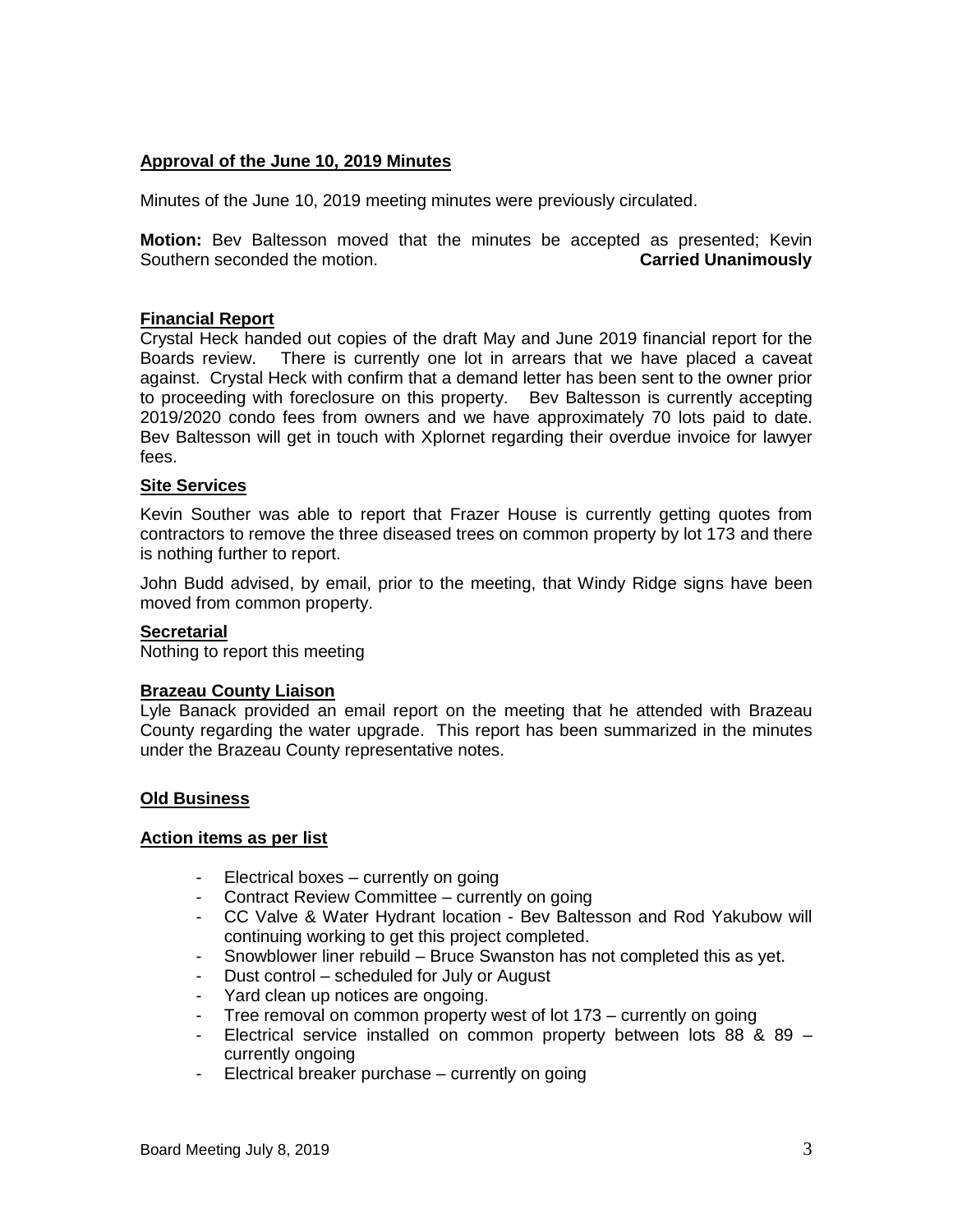#### **New Business**

**Email received from Lot 65 regarding the water upgrade on June 29, 2019.** A draft response was prepared, reviewed and approved by the Board and will be sent to the owner.

**Letter received June 7, 2019 from Lot 84 regarding common property between Lots 88 & 89.** A draft response was prepared, reviewed and approved by the Board and will be sent to the owner.

**Letter received June 7, 2019 from Lot 84 regarding the Reserve Fund.** A draft response was prepared, reviewed and approved by the Board and will be sent to the owner.

## **Security gate**

This item was tabled to next meeting when Frazer House is back.

#### **July 13th owners meeting regarding water upgrades**

The questions received from the owners regarding the water upgrades were compiled by available Board members on June 17th. Both Brazeau County and Minnow Engineering were provided the questions from the owners that were relevant to them with the expectation that they would provide owners answers at the July  $13<sup>th</sup>$  meeting. All directors are to review the list of questions for Board members so that answers can be provided to the owners on July 13<sup>th</sup>. On behalf of the Board, Greg Jansen will provide answers to owners' questions at the meeting.

Brazeau County will be represented by Councilor Heinricks and CAO Jocelyn Whaley and will be providing a pamphlet to the owners outlining their position relating to taking over common property and assets of Birchwood and to provide answers to the questions.

Bev Baltesson will contact to Pat Fisher from Minnow Engineering to confirm his attendance to the July 13<sup>th</sup> owners meeting and to determine how he will present his answers to the owners.

The meeting has a change of venue and is going to be held at The Village Golf Course JLR's Pool Room. This change was made in order to accommodate at least 130 people. Lyle Banack is still looking to see if he can borrow a cordless mike. Lyle Banack will check with Jerry Wells regarding the sound system currently housed in the Birchwood Centre – we may have to move it to use at the July 13, 2019 owners meeting or rent equipment if necessary.

#### **Condominium Corporation Insurance Renewal – September 1, 2019**

We have received the insurance renewal. The Board review the renewal and determined that there are no changes to the policy required at this time. It was discussed that we will need to notify our insurance broker when the construction portion of the water upgrades begins.